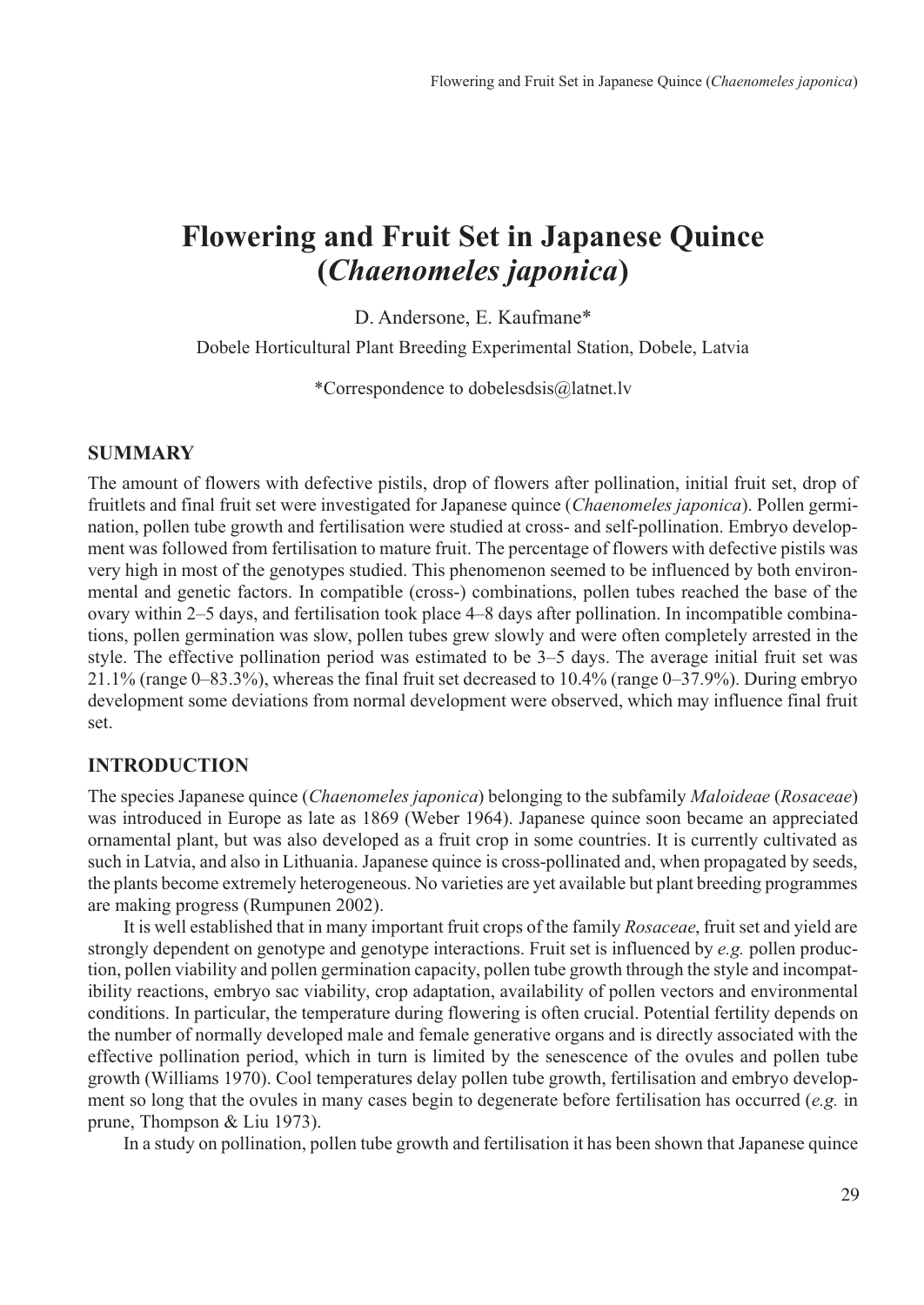has a strong gametophytic self-incompatibility system (Kaufmane & Rumpunen 2002b) which prevents self-pollination and promotes cross-pollination. Previously, sporogenesis and gametophyte development have also been studied in Japanese quince (Kaufmane & Rumpunen 2002a). The present study was planned to further investigate flowering and fruit development of Japanese quince. In particular the phenomenon of imperfect flowers was studied and the process leading from pollination, via embryo development, to final fruit set was studied in detail.

# **MATERIALS AND METHODS**

Studies on Japanese quince plants took place at Dobele HPBES, Latvia, during 1999–2001. The selected genotypes had been propagated from seed and were planted in the field during spring 1992. For each observed genotype, 70–420 flower buds were enclosed in pollination bags to prevent cross-pollination. In 2000, the selected genotypes D2-1, D2-133, D2-135 and D2-229 were pollinated with pollen of the superior selections 'Abava', A-19, A-20 and A-15, which had been selected in a test plantation near Jelgava. During the flowering period the number of flowers with visually normally developed pistils, the number of flowers with defective pistils, drop of flowers after pollination and initial fruit set were recorded. During fruit development drop of fruitlets was studied, and the final fruit set at harvest was recorded.

# **Fluorescence microscopy**

Pollen germination, pollen tube growth and fertilisation were studied by fluorescence microscope (Leica DMLS) for controlled self-pollination and cross-pollination of selected genotypes. The fluorescence method used is one of the basic methods currently available (Knox & Williams 1986, Kaufmane & Rumpunen 2002b). From each combination, pistils were picked every 24 hours, from the first to the seventh or tenth day after controlled pollination. The pistils were put in fixative FAA (80% ethanol: 37% formaldehyde: 100% acetic acid in proportions 8:1:1) for 24 hours, rinsed in tap-water for 4 hours, softened for 8–10 hours in 8N NaOH, and rinsed again for 4–6 hours in tap-water and distilled water. The pistils were then stained in 0.1% water-soluble aniline blue and 0.1 N  $K_3PO_4$  for 12–24 hours. Instant samples were prepared in a droplet of the same staining solution or a drop of glycerine. For each genotype, the ovary with enclosed ovules was separated from the base of the style during the sample preparation procedure. The samples were then covered with cover slips and softly crushed. In each of the five styles, pollen tube growth was followed to the ovules under the microscope.

# **Pollen viability**

Pollen viability was tested *in vitro* on a medium containing 1% agar and 15% sucrose, at 23–25 °C. For each genotype, 3 replicates with approximately 100 pollen grains were counted.

## **Embryogenesis**

The complete embryogenesis process was studied in two genotypes, pollinated with a pollen mix. Fixation and preparation of pistils and fruitlets were carried out as described in Kaufmane & Rumpunen (2002a). Thus, buds were fixed with Carnoy fixate I (96% ethanol: chloroform: acetic acid, in proportions 6:3:1) for 2–4 weeks. The buds were then washed with 95% ethanol (3 x) and stored in 70% ethanol at 5 °C until preparation. At the start of preparation, the buds were washed in 95% ethanol and 100% butanol successively (2 x 2–3 hours) and stored overnight in butanol. The following day, the buds were kept for 2–3 hours in solutions of xylol and butanol in proportions 1:3, 1:1 and 3:1 successively, and stored overnight in the last solution. The buds were then treated with pure xylol for 24 hours (2 x), placed in a mixture of xylol-paraffin and kept at 37 °C for 5–6 days to allow the xylol to evaporate. Then buds were kept at 56–57 °C in pure paraffin for 1–2 days. Buds were sectioned (12–16 µm), treated with xylol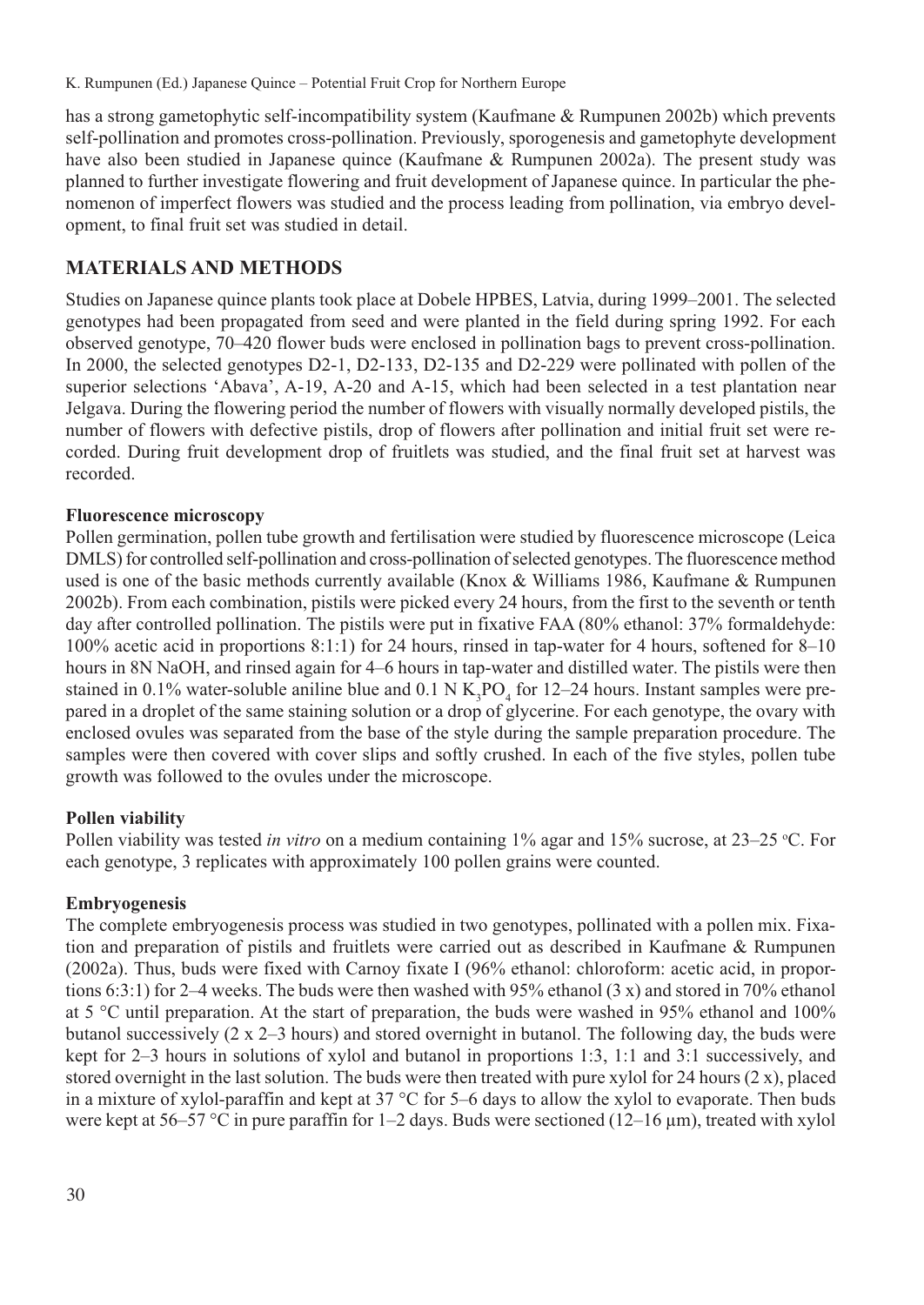$(2 \times 20 \text{ min})$ , with butanol and xylol  $(1:1, 10 \text{ min})$ , and with pure butanol  $(2 \times 20 \text{ min})$ . Samples were then washed with 95% ethanol and 50% ethanol for 10 min successively and finally with distilled water (3 x 10 min).

For sample staining, the samples were treated with  $4\%$  Fe(NH<sub>4</sub>)<sub>3</sub> for 16 hours and washed (one hour in running tap water and 3 x 10 min in distilled water). The samples were stained with Heidenhain's haematoxylin (1% in distilled water, 30 min) and again washed as previously described. Samples were then bleached with  $2\%$  of Fe(NH<sub>4</sub>)<sub>3</sub> as long as necessary (checked under microscope) and washed in distilled water. Samples were then treated with 25%, 50% and 75% ethanol successively (5 min). Lightgreen staining solution (1% light-green in 95% ethanol) was added to samples of late stages to improve contrast. Samples were then washed with 100% butanol (2 x). Again the samples were treated with xylol and butanol in proportions 1:3, 1:1 and 3:1 successively (2–3 hours) and then with 100% xylol (2 x 24 hours). Finally, the samples were imbedded in balm and examined by microscope (Leica DMLS).

# **RESULTS AND DISCUSSION**

## **Temperature during flowering**

The Japanese quince plants started to bloom on May 8 to May 15 in 1999, very early on April 28 to May 1 in 2000, and an extended start of flowering from May 9 to May 30 in 2001. Flowering continued for 15–22 days, depending on the genotype and temperature.

During flowering in 1999, the average air temperature was 9.9 °C. In the first to third weeks of May the average temperature and precipitation were lower than usual, but for the remainder of the month the temperature was higher. The lowest temperature was -2 °C on May 13, and the highest was 27.5 °C on May 29.

During flowering in 2000, the average temperature was 16.0 °C in the last 10 days of April, *i.e.* 8.7 °C higher than usual, but the highest temperature was 26.7 °C on April 29. These conditions promoted a rapid start of flowering. However, in the first 10 days of May temperature fell drastically. The average temperature was then 9.7 °C, with the highest temperature on May 10 (22 °C), and the lowest temperature on May 2 (-3.5 °C), when some pistils were damaged by frost. Frost (-1 °C) was also observed in the night of May 13. Nevertheless, these conditions only slightly decreased the total number of functional flowers because the duration of flowering of Japanese quince was in general quite long. A few days of spring frost therefore did not damage all flowers. The average temperature in May 2000 was 12.0 °C, with only little precipitation during flowering.

In April 2001, the average temperature was lower than normal (6.9 °C). These conditions delayed start of flowering of Japanese quince. The average temperature in May was 11.9 °C, with the highest temperature on May 1 (27 °C) and the lowest temperature on May 23 (-0.1 °C).

#### **Imperfect flowers**

The percentage of flowers with visually defective pistils, *i.e.* pistils with very short reduced styles, partially undeveloped stigmas and undeveloped seed-buds, is shown for seven genotypes of Japanese quince in Figure 1. The average percentage of flowers with visually defective pistils was high in 1999 (65%) and 2001 (55%). For genotype D2-135 it was very high in all three years ( $> 70\%$ ). Nevertheless, the true percentage of non-functional flowers could be even higher, because it was noticed that some pistils with normally developed styles had undeveloped or partly developed seed-buds in the ovary. These flowers could not possibly be fertilised.

The reason for the very high number of imperfect flowers found in some genotypes of Japanese quince is still not known. It is possible that the phenomenon is caused by unfavourable temperature during flower bud development, but there also seem to be clear genetic factors involved. However, the available number of perfect flowers should allow a high yield of fruits, if they are sufficiently pollinated.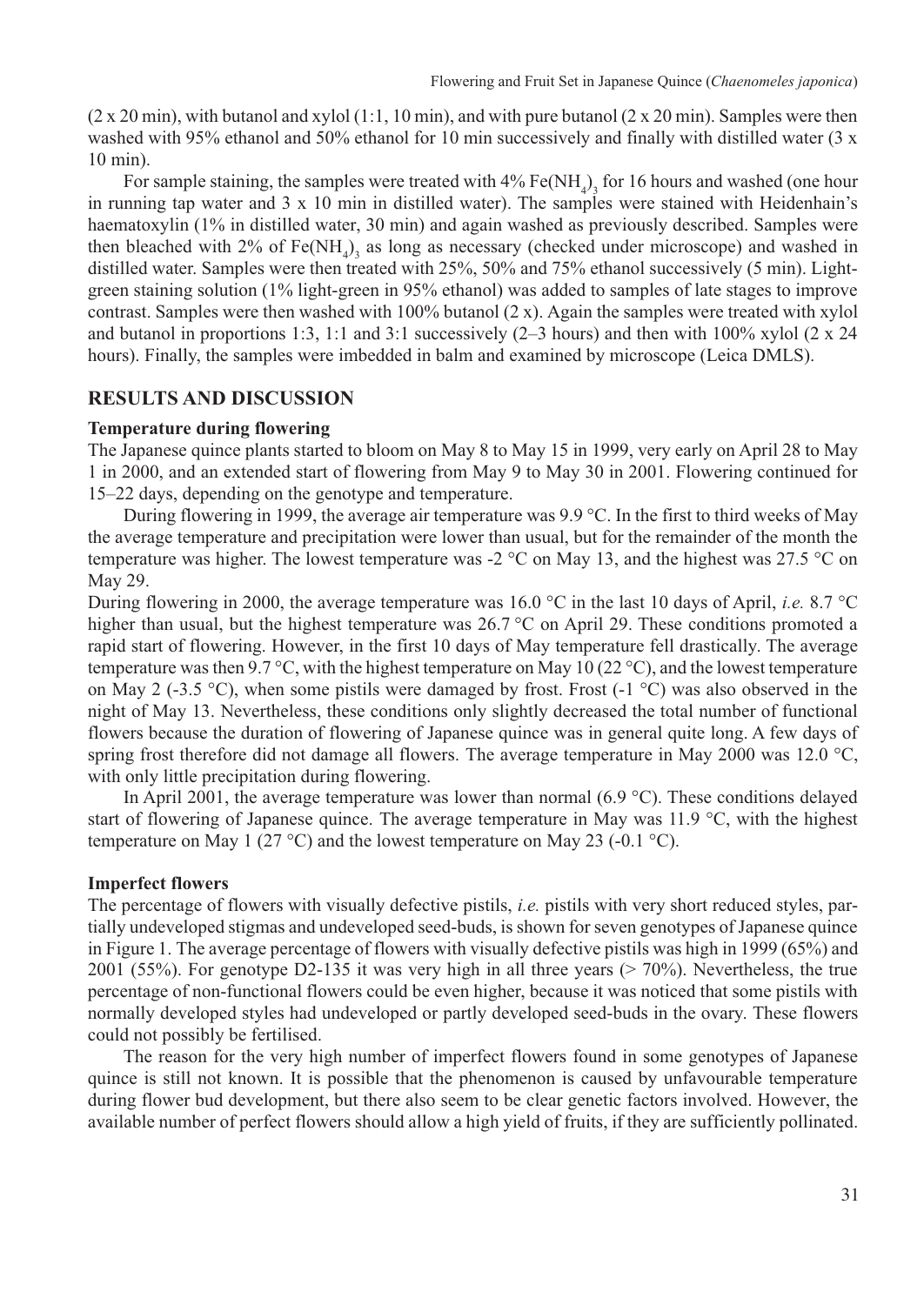

#### Flowers with defective pistils  $(\%)$

**Figure 1.** Percentage (%) of flowers with defective pistils in seven Japanese quince (*C. japonica*) genotypes studied during 1999–2001.

## **Drop of flowers, drop of fruitlets, and initial and final fruit set**

Drop of flowers after pollination and initial fruit set depended mainly on the amount of flowers with defective pistils. Fruit set also depended on the compatibility among genotypes crossed (Table 1). The percentage of flowers that dropped after pollination was 10.0–100%. All flowers with defective pistils and a large proportion of flowers with visually normally developed pistils dropped after pollination. The initial fruit set was 0–83.3%, and the final fruit set was 0–37.9%. At self-pollination the final fruit set was 0–6.5%, indicating a slight tendency for self-fertility, but the fertility of the resulting seeds was not checked.

| Seed<br>parent | Pollen<br>parent | Pollinated<br>flowers<br>(n) | Normal<br>pistils<br>$(\%)$ | Defective<br>pistils<br>$(\%)$ | Dropped<br>flowers<br>$(\%)$ | Dropped<br>fruitlets<br>$(\%)$ | Initial<br>fruit set<br>$(\%)$ | Final<br>fruit set<br>$(\%)$ |
|----------------|------------------|------------------------------|-----------------------------|--------------------------------|------------------------------|--------------------------------|--------------------------------|------------------------------|
| $D2-1$         | $D2-1$           | 50                           | 72.0                        | 28.0                           | 88.0                         | 12.0                           | 8.0                            | 4.0                          |
|                | 'Abava'          | 40                           | 70.3                        | 29.7                           | 47.5                         | 52.5                           | 15.0                           | 37.5                         |
|                | $A-15$           | 29                           | 82.8                        | 17.2                           | 55.2                         | 44.8                           | 6.9                            | 37.9                         |
|                | $A-19$           | 51                           | 41.2                        | 58.8                           | 96.1                         | 3.9                            | 2.0                            | 2.0                          |
| $D2 - 133$     | $D2-133$         | 51                           | 78.4                        | 21.6                           | 98.0                         | 2.0                            | 2.0                            | 0.0                          |
|                | 'Abava'          | 61                           | 39.3                        | 60.7                           | 90.2                         | 9.8                            | 8.2                            | 1.6                          |
|                | $A-19$           | 28                           | 57.1                        | 42.9                           | 100.0                        | 0.0                            | 0.0                            | 0.0                          |
|                | $A-20$           | 30                           | 100.0                       | 0.0                            | 10.0                         | 90.0                           | 63.3                           | 26.7                         |
| $D2-135$       | $D2-135$         | 40                           | 10.0                        | 90.0                           | 100.0                        | 0.0                            | 0.0                            | 0.0                          |
|                | 'Abava'          | 27                           | 77.8                        | 22.2                           | 66.7                         | 33.3                           | 14.8                           | 18.5                         |
|                | $A-19$           | 41                           | 0.0                         | 100.0                          | 100.0                        | 0.0                            | 0.0                            | 0.0                          |
|                | $A-20$           | 50                           | 14.3                        | 85.7                           | 96.0                         | 4.0                            | 2.0                            | 2.0                          |
| $D2-229$       | D 2-229          | 31                           | 87.1                        | 12.9                           | 77.4                         | 22.6                           | 16.1                           | 6.5                          |
|                | 'Abava'          | 23                           | 95.7                        | 4.3                            | 39.1                         | 60.9                           | 47.8                           | 13.1                         |
|                | $A-19$           | 30                           | 96.7                        | 3.3                            | 10.0                         | 90.0                           | 83.3                           | 6.7                          |
|                | $A-20$           | 32                           | 90.6                        | 9.4                            | 21.9                         | 78.1                           | 68.7                           | 9.4                          |

**Table 1.** Flowers with normally developed and defective pistils, flowers dropped after pollination, initial fruit set, dropped fruit lets and final fruit set at controlled self- and cross-pollination of superior selections of Japanese quince (*C. japonica*) in 2000.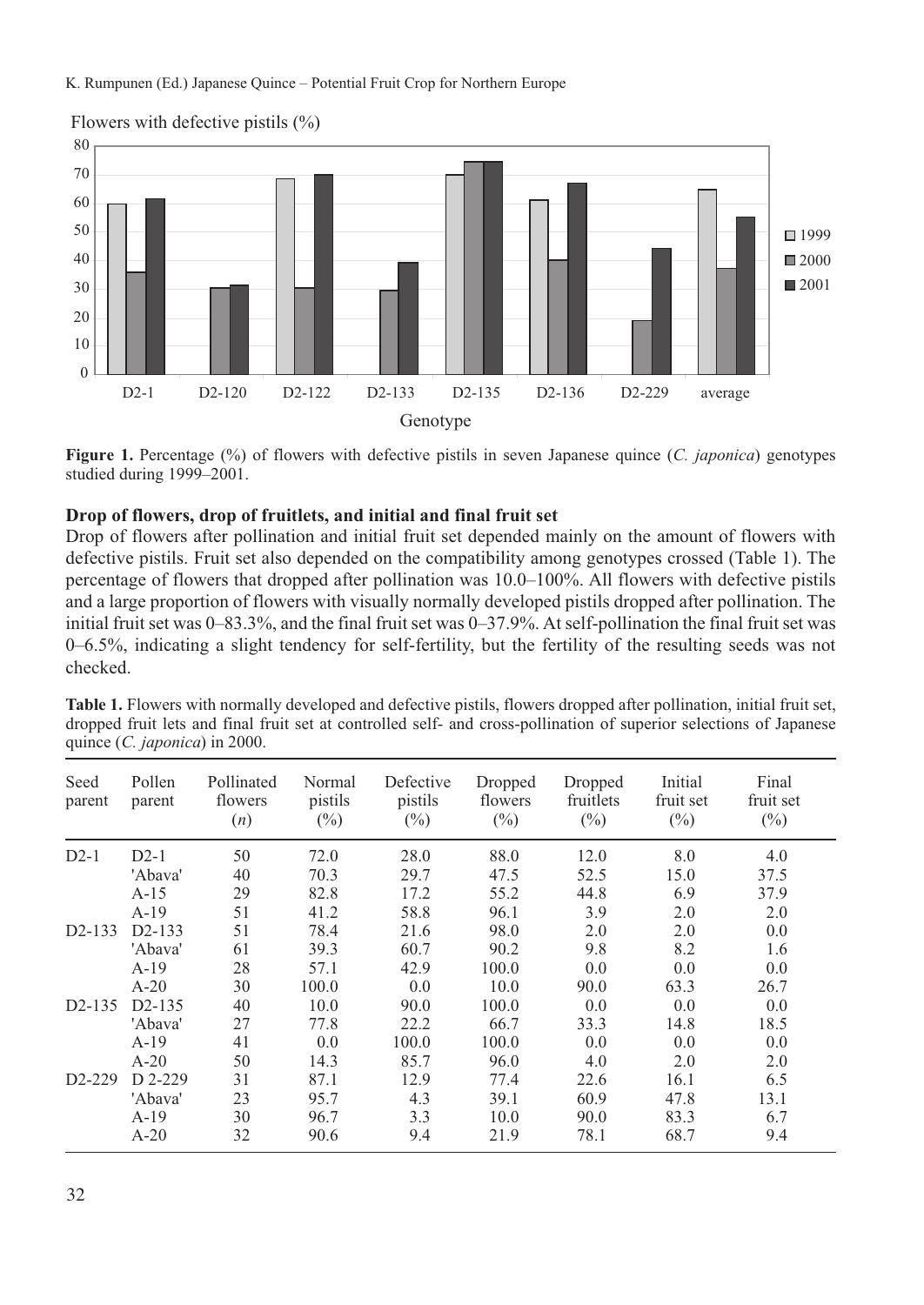| Table 2. Pollen viability (as percentage germinating pollen grains) tested in vitro for pollen-parents of Japanese |  |  |  |
|--------------------------------------------------------------------------------------------------------------------|--|--|--|
| quince ( <i>C. japonica</i> ) used in the hybridisation trial.                                                     |  |  |  |

| Genotype | Pollen viability $(\frac{6}{6})^1$ |  |  |  |  |  |
|----------|------------------------------------|--|--|--|--|--|
| Abava    | 39.7a                              |  |  |  |  |  |
| $A-19$   | 50.3 ab                            |  |  |  |  |  |
| $A-15$   | 57.7 bc                            |  |  |  |  |  |
| $A-20$   | 64.5 c                             |  |  |  |  |  |

<sup>1</sup>Different group letters indicate significance between groups (at the significance level 0.05, Fischer's protected LSD)

#### **Pollen viability, pollen germination and pollen tube growth**

Pollen viability was in general good and pollen germination varied between 39.7 and 64.5% (Table 2) for pollen parents.

In a compatible combination, a high percentage of the pollen grains germinated, germination was fast, and pollen tubes grew rapidly in a dense cluster through the style. Most of the pollen tubes reached the base of the ovary within 2–5 days. Fertilisation of ovules took place 4–8 days after pollination, depending on the genotype.

In an incompatible combination a low percentage of pollen grains geminated, germination was slow, the pollen tubes grew slowly and they were often completely arrested in the style. Callose was accumulated along the tube and at its end and the percentage of fertilised ovules was very low.

In defective pistils germination of pollen grains was extremely low, about 1.5%. A few pollen tubes grew into the ovary, but seed-buds were undeveloped and fertilisation could not take place.

The growth of pollen tubes in the styles at cross-pollination and self-pollination is illustrated in Figure 2 for the genotype D 2-1. The retarded pollen tube growth at self-pollination is evident.

#### **Fertilisation and embryogenesis**

In Japanese quince, double fertilisation takes place. In a compatible combination fertilisation was usually finished on the  $4<sup>th</sup>-7<sup>th</sup>$  day after pollination and the fastest pollen tube growth to the embryo sac was 2–3



**Figure 2.** Length of style reached by the longest pollen tube (average) at different time intervals after pollination of Japanese quince (*C. japonica*) genotype D2-1.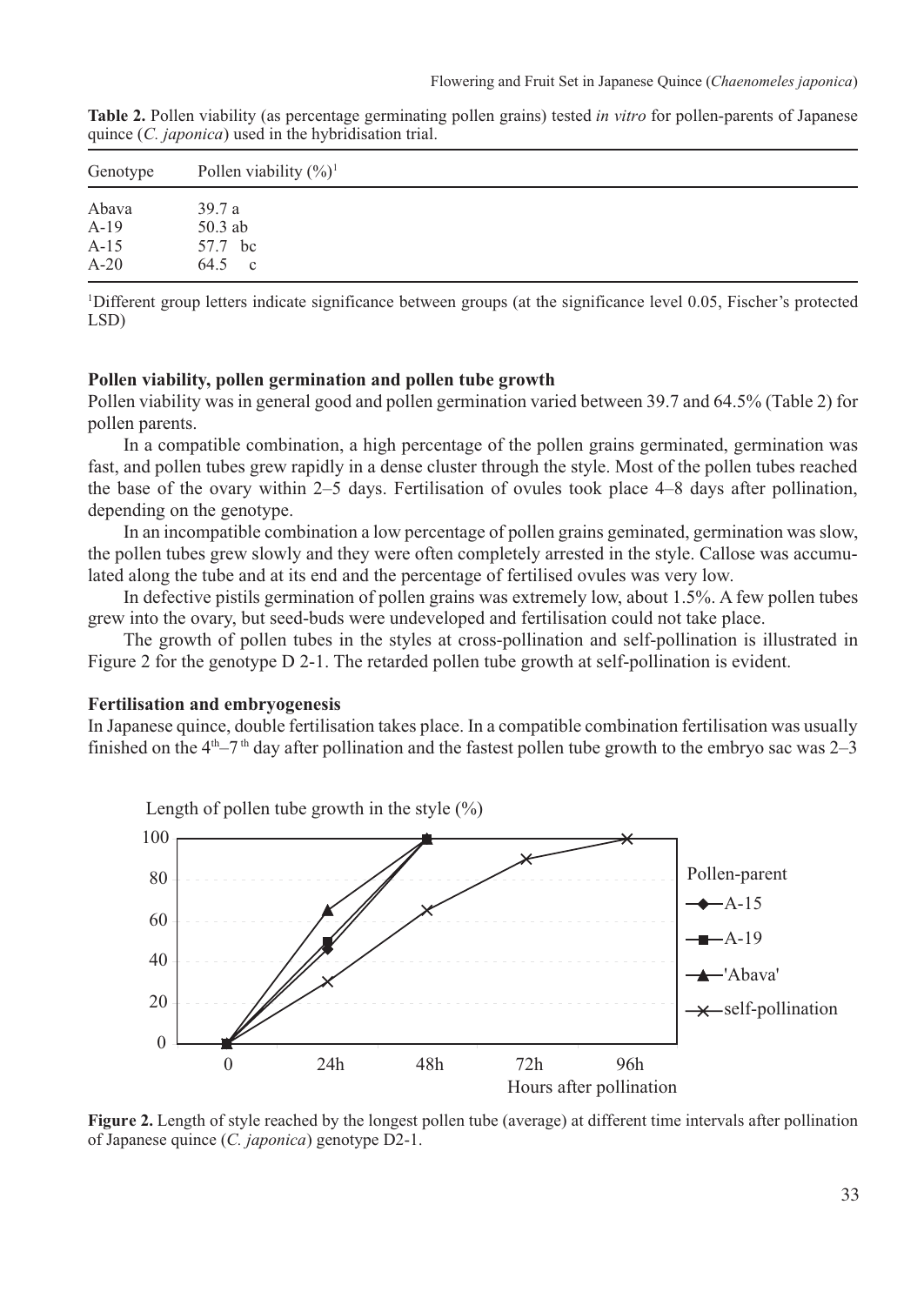days. The embryo sac was ripe 2–4 days after anthesis and viable until 5–7 days after anthesis. Thus, the effective pollination period could be estimated to be 3–5 days in Japanese quince. This is similar to data previously reported (Kaufmane & Rumpunen 2002b).

The pollen tube entered the embryo sac when the embryo sac was already fully developed. The sperm were delivered close to the egg apparatus, most commonly into one of the synergids, which disintegrated soon after that. The other synergid usually remained intact for some time, sometimes until the formation of a multicellular embryo. After the release from the pollen tube, one of the sperm moved towards the nucleus of the ovule. The other sperm moved to one of the polar nuclei or to the central nucleus if the nuclei had merged. The fertilisation in Japanese quince followed the so-called premitotic type. Thus, the gametes merged before the first mitosis of the zygote. The membrane thickness of the fertilised ovule (zygote) increased markedly and the nucleus was enlarged.

The fertilised diploid ovule rested for 1–2 days. Then a two-cell embryo formed, in which the basal cell was larger than the apical cell, and the embryo continued to develop from the apical cell (Figure 3A). A tetranuclear embryo was then formed, where the cells were situated in a row (Figure 3B). Next, rapid cell division took place, which resulted in a multicellular embryo. The embryo was first pole-shaped, then balloon-shaped (Figure 3C). The embryo then grew rapidly, and cell differentiation started. Initially two bulges formed at the top of the balloon-shaped embryo (Figure 3D), which constituted the beginning of the seedbeds. These elongated and the vascular system differentiated, the primordial rootlets developed and somewhat later, between both seedbeds, a budlet formed containing the germs of the true cotyledons (Figure 3E).

The triploid endosperm in Japanese quince formed after fertilisation of the polar nuclei. Sometimes following fertilisation both polar nuclei merged, forming a secondary nucleus, or this merging happened at the same time as fertilisation. Almost immediately after fertilisation a synchronic division of the nucleus began (Figure 3F). When more than 10 endospermic nuclei had developed, the zygote became active and started to divide. When the differentiation of embryonic tissue began, the development of protoplasm started in the region of micropyle around the endospermic nuclei. The nuclear endosperm was then transformed into cellular endosperm (Figure 3G). When the seedbeds had reached their normal size, the endosperm slowly degenerated. Thus, the fully developed seed of Japanese quince did not contain endosperm.

In Japanese quince, seed development took 3.5–4 months. The critical periods during embryogenesis, when most deviations occurred, were during fertilisation (4–8 days after pollination) and during the first 30 days after fertilisation. These events coincided with drop of flowers immediately after flowering and drop of fruitlets, which occurred 1–1.5 months after pollination. The fruitlets that did not fall during this period usually developed into normal fruits.

#### **Deviations during embryogenesis**

During embryogenesis a number of deviations were observed, of which a part could result in a drop of fertilised flowers and fruitlets.

In 15–20% of ovaries two nucelli were found. However, this deviation cannot be considered to be a reason for obligate sterility, because normal embryo sacs were found in each of these nucelli and more than one pollen tube may enter through the micropyle. It was also observed that in early stages of embryo development such complex ovaries sometimes contained two embryos.

Deviations were also noticed for the development of integuments. In some cases only the inner or the outer integument developed. This phenomenon was accompanied by deviations in the embryo sac, which sooner or later degenerated, and no fertilisation could take place.

More than one embryo sac was sometimes present in the ovary. These were found in the beginning of the female gametophyte development, when more than one of the numerous archesporial cells developed. In this case several embryo sacs were observed, of which one was usually better developed. This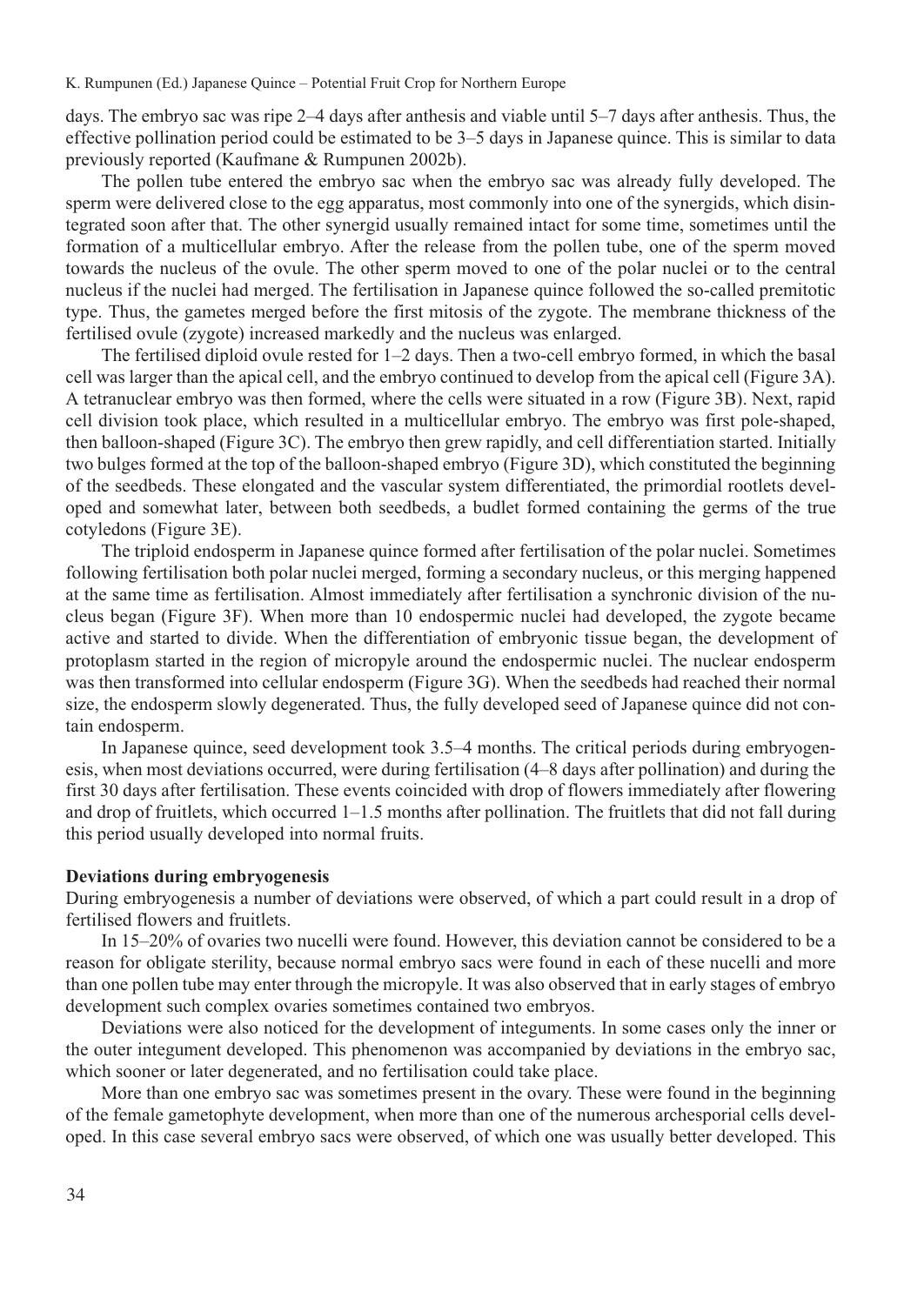#### Flowering and Fruit Set in Japanese Quince (*Chaenomeles japonica*)



**Figure 3.** Embryogenesis of Japanese quince (*Chaenomeles japonica*): A) two-cell embryo with larger basal cell, B) tetranuclear embryo, C) ballon-shaped embryo, D) ballon-shaped embryo and nuclear endosperm, E) embryo with developing cotyledons, rootlets and vascular system, F) development of nuclear endosperm, G) cellular endosperm.